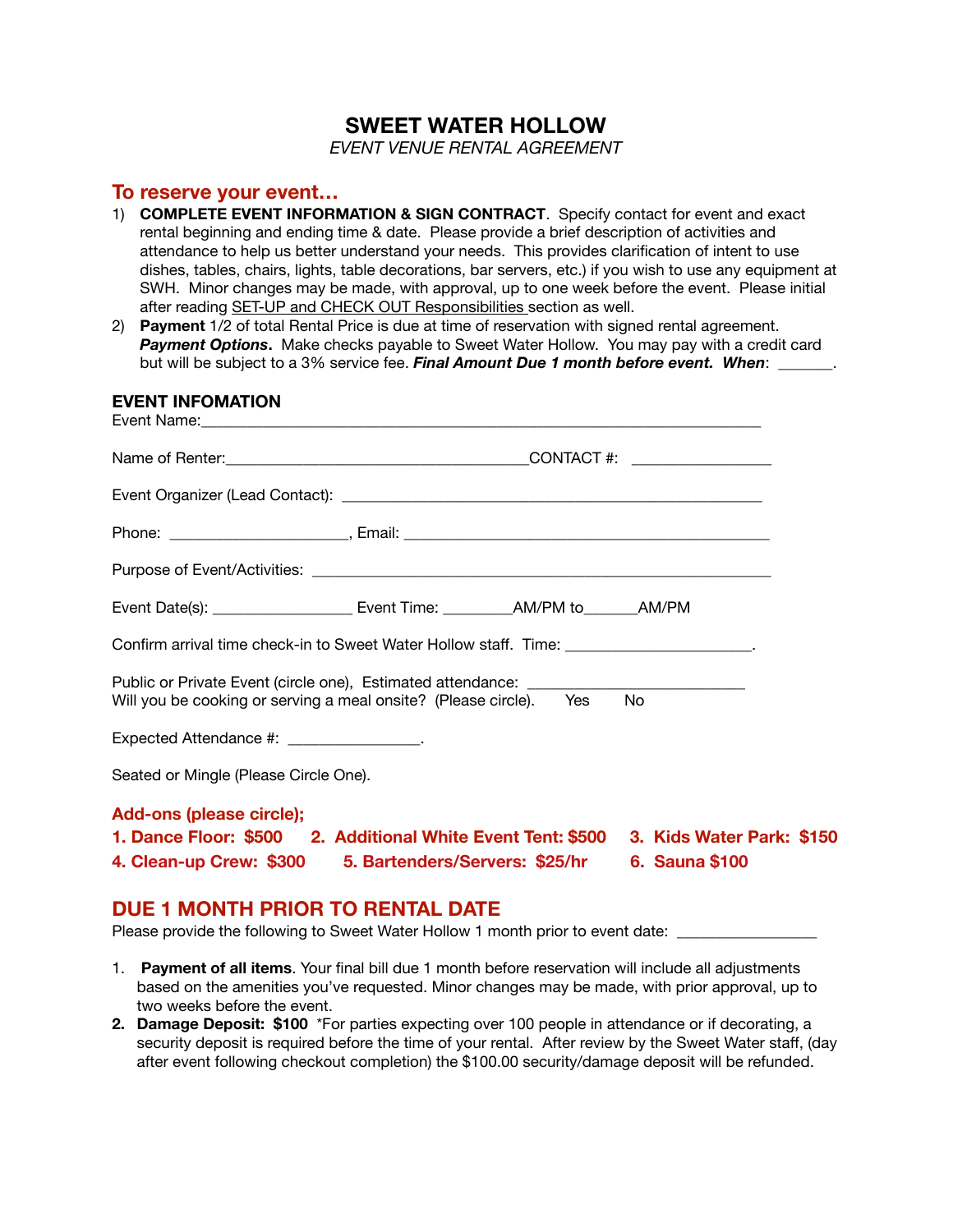# **WEEK OF YOUR EVENT**

- **Schedule Welcome Orientation** with Sweet Water Staff before your event if possible. Confirm arrival time to Sweet Water Hollow. Date & Time:

#### **TERMS AND CONDITIONS:**

#### 1. **USE OF PREMISES AND GROUNDS**

- A. **Grounds**. Facility and grounds are only to be used for stated purpose(s). If rental agreement is for Sweet Water Grounds only, then inside use would be prohibited. Equipment is also kept in good condition, clean, and functioning. Please treat it as if it were your own.
- B. **Property Borders The River.** Sweet Water Hollow is bordered entirely on one side by the Salmon River and an irrigation ditch/moat separates the island sand property from the rest of the grounds. Please be sure your party and especially those with children adhere to signs and gates in place regarding the water.
- C. **Welcome Orientation & Check In.** Your CONTACT person will need to participate in orientation and check out with our designated staff. Normally check in time is between 9 a.m. and 12 p.m. and check out time is Sunday between 2-4 p.m. Please make specific arrangements with us at least 1 week in advance of your event.
- D. **SET UP & BREAKDOWN**. **Set up and breakdown times must fall within the total rental time period.** It is the responsibility of the Renter to move equipment and decorations within the facility or on the grounds during event unless you have made advance arrangements. **Clean-up should be completed after your event unless you have requested special permission. PLEASE use CLEAN UP CHECKLIST in binder onsite for your convenience when completing checkout cleaning and duties.** \*\*Please note you may choose to select a "Clean Up Crew option" which means you may simply walk away from your event when you are done.
- E. **Specific Event Agreements:**
- F. **Decoration Materials/Hanging Items**. Please NO rice, confetti or glitter inside or outside the facility. Only loose natural flower petals are permitted.. Please DO NOT USE nails, tacks or staples in the walls/woodwork unless approved by SW staff. Use hooks and nails provided. IF tape is used, it must be painter's tape. You must have permission before nailing anything to the walls or removing/replacing artwork. If tape is used, please use painters tape. Please have permission before removing or replacing artwork. All personal decorations and decorations belonging to Sweet Water should be removed by the renter during clean-up.

**\_\_\_\_\_\_\_\_\_\_\_\_\_\_\_\_\_\_\_\_\_\_\_\_\_\_\_\_\_\_\_\_\_\_\_\_\_\_\_\_\_\_\_\_\_\_\_\_\_\_\_\_\_\_\_\_\_\_\_\_\_\_\_\_\_\_\_\_\_\_\_\_\_\_\_\_\_\_\_\_\_\_\_\_\_\_\_\_\_\_**

- G. **FOOD & DRINK AMENITIES**. Wine glasses, serving trays, coffee pot, XL coffee server, water boiler, crock pots, stove, cutting boards, knives, serving and cooking utensils, serving trays and bowls, pots & pans, silverware and plates for 50, 2 small refrigerators, water coolers, glass lemonade servers, glass pitchers and some cooking oils and spices are included and always available with rentals. There are large, fancy serving dishes are located above the bar on the large shelf. Please be sure all dishes are clean (except glasses, which should be left on bench table to left of sink) and left in drying racks when you leave. Please rinse coffee makers out and leave in the kitchen area as well. Please report broken wine glasses to staff.
- H. **Filtered Water Provided. No plastic water bottles are please.** There is a 10-stage water filter with great tasting water available from a special sink in the kitchen. Please use provided paper disposable cups for filtered water. We provide an assortment of hot water glasses. There are also several Arctic Spring water dispensers on lower amphitheater level during regular season months.
- I. **CHAIRS, TABLES & ARRANGEMENT** (INCLUDES BOTH INDOOR AND OUTDOOR). We include the use of additional outdoor chairs and tables with your rental should you need to seat or arrange differently than the arrangement Sweet Water Hollow is currently in**.** Please specify in advance a rough estimate of outdoor chairs and tables. Chairs cannot be removed from premises and are not to be left out in the rain or elements overnight. Please stack folding chairs and tables in covered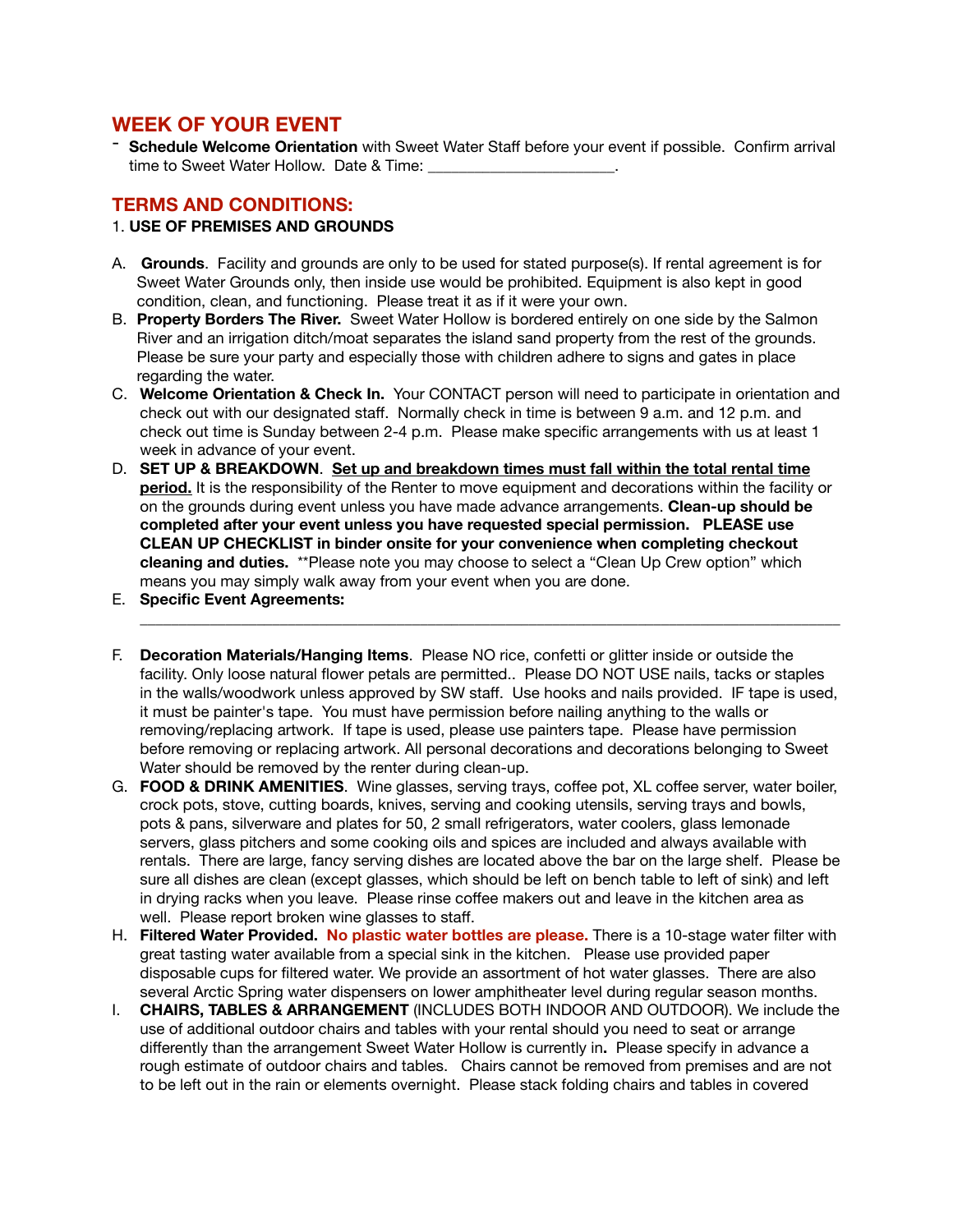utility trailers provided after use. Clean and return other tables and chairs to their original positions throughout the main building, deck and lower patio after your event.

- J. **TRASH**. 6 large 33 gallon trash cans and kitchen sized cans are available for use during your rental. We provide bags for all sizes of trash cans. All trash must be removed from the house and placed in dumpster on Hwy 93 N just to south of property. Please only use dumpsters labeled Sweet Water. Clean aluminum can recycling (designated cans) and Paper Can can be left on porch or patio.
- K. **DAMAGES**. Notify staff of any damages that may occur during the event.
- L. **Smoking is prohibited inside the building facility and within 10 feet of all entrances, exits and windows.** All cigarette buts will be extinguished at designated waste refusal. Failure to clean up cigarette buts from the premises may be grounds for loss of damage deposit.
- M. **CLEANING & BATHROOM Supplies**. General cleaning supplies are located under the dish room sink. Many clean towels and rags will be left out for your use. Additional toilet paper can be found in yellow bench in Women's bathroom. You are not expected to clean bathrooms with rental.
- N. **No candles or tiki torches** allowed on property.
- O. **PETS.** Pets are allowed both on the property and indoors if well behaved. No pets on furniture please. City code requires animals outside on the grounds to be leashed during PUBLIC functions. Private renters may have pets off leash at their own risk. *Cleaning up dog waste* and keeping dog hair off furniture and beds is important in damage deposit return. Thank you for helping us keep the grounds clean. Please let Sweet Water Staff know when and if dogs and animals will be present on the property.
- P. **OUTDOOR SOUND ORDINANCE**: Local city ordinance requests all outdoor loud music be shut down by 10 p.m. weekdays and 11 pm weekends. Loud music or sound later than requested will jeopardize our relationship with the community, city and local authorities and could complicate the return of your deposit.
- Q. **Indoor Music**; Inside the main Sweet Water Hollow Lodge, music cannot be audible beyond the property after midnight on weekends and 11 p.m. on weekdays.
- R. **Children** must always be supervised. Sweet Water Grounds borders the Salmon River and island should be off limits to unsupervised children. A sign has been posted at bridge entrance.
- S. **OUTDOOR FOOD PREP & GRILLS.** There are 2 propane grills available for cooking on lower level. Propane is included in your rental. If barbecuing, please use mat provided on the concrete or upper deck to avoid stains and hard to clean messes. Please wipe down grills when finished.
- T. **INDOOR FOOD PREP**. We provide cutting boards, knives, cooking pans, kitchen utensils, serving platters, commercial 6 burner stove and oven, microwave and large crock pots/roasters. There are plates, eating utensils, pint glasses and wine glasses for 250 people that are available for use. There are limitations and rules for food preparation if you intend to sell on-site for public consumption so please ask for details. ALL FOOD PREP, SERVING AND DINNING UTENSILS MUST BE LEFT CLEAN AT THE END OF EVENT.
- U. **DISHES AT END OF YOUR EVENT**. You are responsible for cleaning all used dishes at the end of your event. We provide a 3 basin sink and a sterilizing commercial dish washer with instructions to help you easily clean up after your event. All clean dishes may be left on trays and dish racks after cleaning and Sweet Water Staff will put items away. You may leave used wine and pint glasses in kitchen. We will wash those.
- V. **Coolers**; Behind the upstairs bar is a small drink refrigerator and a large commercial food cooler for your use. You are welcome to use our 3 XL ice coolers onsite located under the stairs off the deck. Please make sure all drink coolers, ice coolers and large horse trough for drinks are cleaned and drained. There is not ice available onsite but can be bought nearby at Arctic Ice (208)-940-1853 with the convenience of 24 hr access.
- W. **Heaters & Fires**. If outdoor propane heaters are used, they must be placed at least 5 feet away from all string lights, decorations, walls and fixtures. *Propane heaters MUST be turned off* when not in use. Small outdoor fires are allowed during certain times of the year only in provided fire pits. Extra wood is available to the right of the Bunkhouse near parking area. *Fires must never be left unattended and must be extinguished at night and the end of your event.*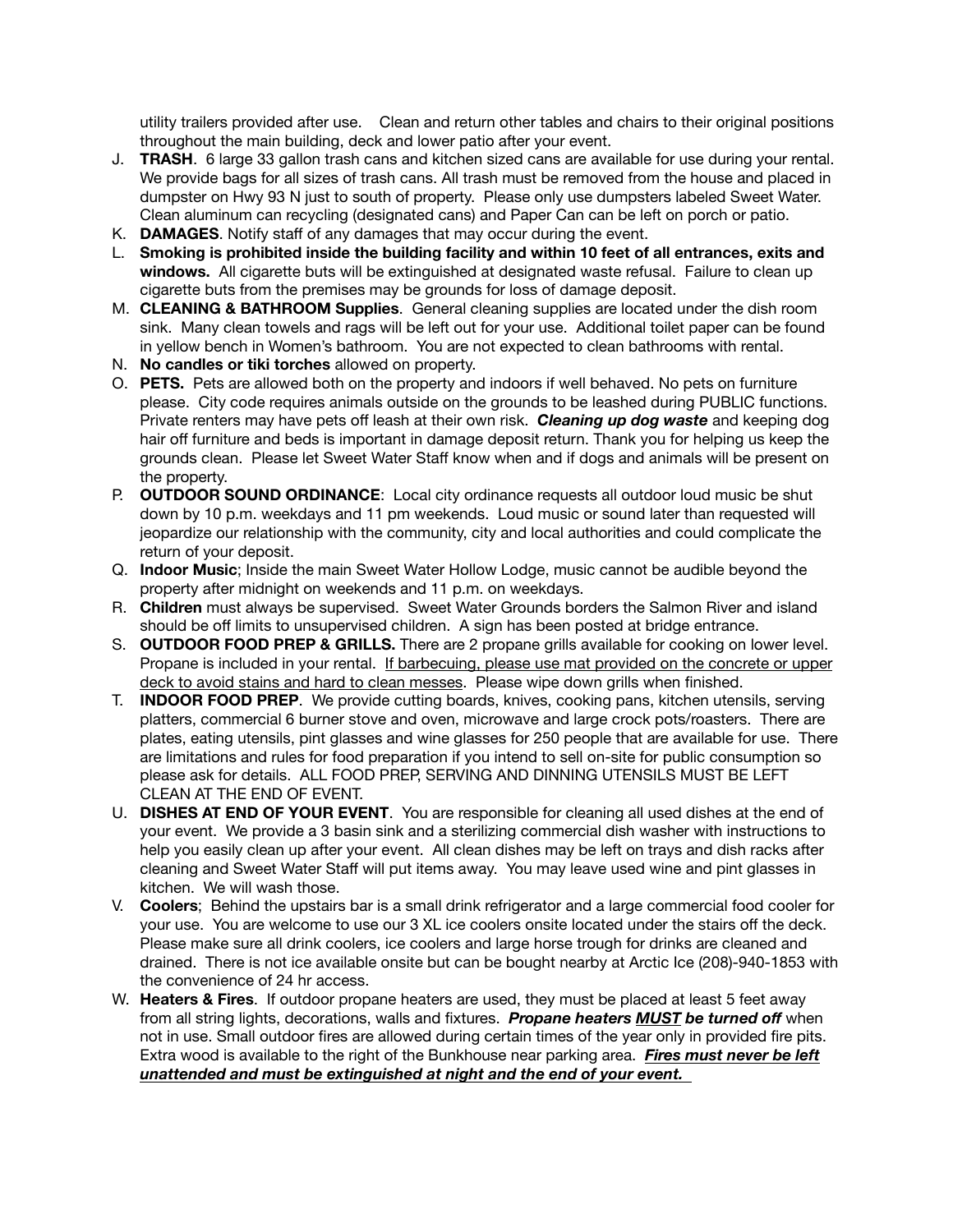X. **An on-call SWEET WATER HOLLOW staff** will be available on-site for 2 hrs during set-up, 2 hrs prior to your main event and via phone throughout your event. Staff may also monitor event activities and has the authority to enforce contract rules.

#### Y. **ALCOHOL;**

A. Must *purchase event liability insurance* and list Sweet Water Hollow as additionally insured under your policy. Renter shall indemnify and hold Sweet Water harmless from all liability for improper use of alcohol. The cheapest policies are from [eWed.com.](http://eWed.com) Many policies are available online or you may get a local policy with our partner;

Salmon Valley Insurance Julie Nichols, Licensed Agent julie@deboardagencies.com ([www.deboardagencies.com](http://www.deboardagencies.com/))

1000 Main Street Salmon, Idaho 83467 P) 208-756-6789 F: 208-756-4103

- **B. HIRING SWEET WATER BAR AND/OR OUR BARTENDERS TO HOST YOUR BAR SATURDAY.** You will need to report your expected number of attendees 1 month prior to the event. We provide a delicious but limited appetizer menu with and a full array of Micro Brews, several draft beers, full canned cocktail menu and our own specialty made drink menu with cocktails and mocktails.
- **C. BARTENDERS.** For setting up bar during your event with your supplies, hosting and clean-up Bartenders are \$25/hr and come with bartending tools. Tips jars are at the discretion of Renter. Renters purchases all items. If you choose to have the Sweet Water Bar & Kitchen open to your party with our standard drinking and appetizer menu offered, we require a min food order and an additional \$25/hr for a host bartender or server.
- D. **YOU HOST YOUR OWN BAR**. Renter agrees and warrants that there shall be NO CONSUMPTION OF ALCOHOL BY PERSONS UNDER AGE 21. Renter agrees to refuse to allow alcohol to be served to, or consumed by, any person who is visibly intoxicated. Renter shall monitor all service of alcohol and specifically acknowledges that Renter is solely liable for any guests on the premises and that such liability shall extend to any aspect regarding the consumption of alcohol. Sweet Water staff may ask guests for identification to verify age and reserves the right to ask to the entire party to leave if (1) a minor is consuming alcohol or (2) an adult is providing alcohol to a minor; or (3) a guest or guests appears severely intoxicated and/or destroys property.
	- 1. **If alcohol is SOLD** at an event,
		- A. Renter must **obtain, and show proof of, a temporary liquor license 2 weeks prior to event** date. We must receive proof in advance that you or persons contracted by you have a valid State of Idaho Liquor License Permit.

#### CC. **SECURITY DEPOSIT REFUND; PROPERTY INSPECTION**

After review by the Sweet Water coordinator, (day after event check for damage) the \$100.00 security/ damage deposit will be refunded if the Rental Checkout list has been satisfied, there are no damages to the building and its grounds. Damages, time violation, specific cleaning/and/or additional time costs will be withheld from the security deposit. If damage to Sweet Water Hollow property exceeds the amount of the security/damage deposit, Renter agrees to pay for, or replace, any object of property that is destroyed, damaged, or stolen during event and will replace within two weeks upon receipt of notice.

#### **DD. DAMAGE DEPOSIT & NOISE ORDINANCE**

\*For parties expecting over 100 people in attendance, a security deposit is required before the time of your rental. After review by the Sweet Water staff, (day after event following checkout completion) the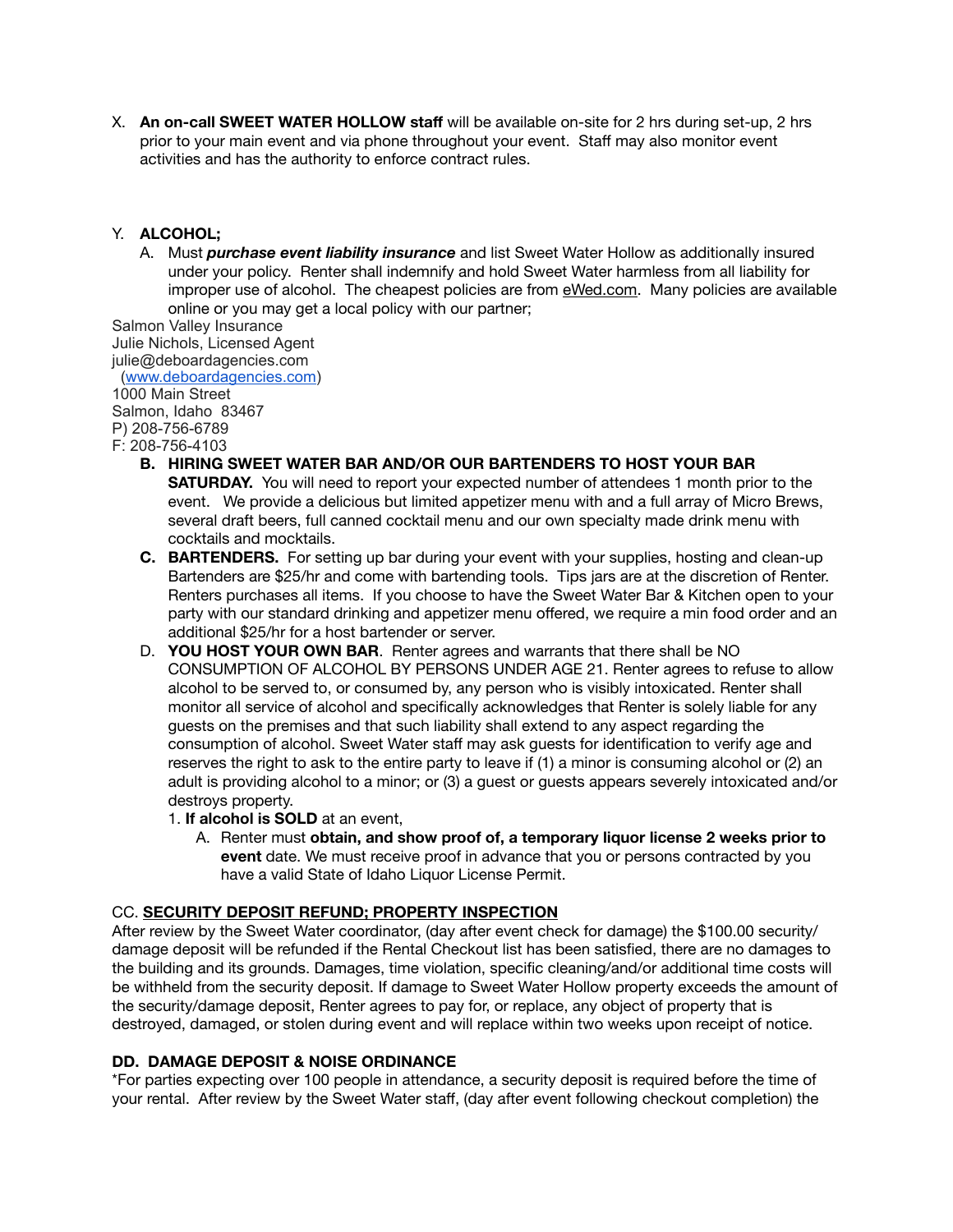\$300.00 security/damage deposit will be refunded. Renters guests must respect property and follow house rules. Damages, time violation, specific cleaning/and additional time cost to repair will be withheld from renters security deposit. If damage to Sweet Water Hollow property exceeds the amount of security/damage deposit, Renter agrees to pay for, or replace, any object of property that is destroyed, damaged or stolen during the event such to equal value is received. Such payment or replacement must be made within 2 weeks upon receipt of notification. Please adhere to the Salmon City Noise Ordinance Times when playing music outside; 10 p.m. on Weekdays and 11p.m. on Weekends. Violation of contract may result in part or all of security/damage deposit being withheld.

#### EE. **INDEMNIFICATION AND HOLD HARMLESS AGREEMENT**

Sweet Water Hollow grounds and buildings are ADA certified. Sweet Water Hollow also provides rules, regulations, signs and safety measures to help renters make sure their event is safe and secure. The Renter agrees to indemnify and hold Sweet Water Hollow, its owner, managers and staff harmless from and against any and all liability, claims, actions, demands or losses of any kind and nature that may occur or be claimed with respect to any person or persons, corporation, on or about the Sweet Water Hollow, or to the property itself resulting from any act done, or omission by or through the Renter, its agents, contractors, employees, invitees, or any person on the premises of Sweet Water Hollow by reason of Renter's use or occupancy thereof. These may include, but are not limited to accident, injury or damage to property arising from any act of the Renter or Renter's guest, whether intentional or negligent, which occur during use. Renter agrees to pay all costs and attorney fees incurred by the Sweet Water owner and representatives in defending any such claim or action brought against the owner and representatives.

#### FF. **PERSONAL AND ABANDONED PROPERTY**

Sweet Water Hollow and its representatives assume no responsibility for any property placed in the facility or on the premises or any property that is left on the premises after the event is over.

### GG. **CANCELLATION POLICY**

A. All cancellations must be in made electronically to email info@sweetwaterhollow.com.

B. Cancellations made within three (3) days of signing this Rental Agreement: All money paid is refunded less a \$25.00 administrative charge.

C. Because this is a Special Event Venue that books well in advance, Full Weekend Package cancellations made more than 8 months in advance will receive: 75% of the TOTAL rental fee are refunded. 25% of the TOTAL rental fee is forfeited by Renter.

D. For Full or One Day Wedding Packages venue rental cancellations made less than 8 months prior to the event: 25% of the deposit made is refundable unless the date can be rebooked. If it is rebooked, then you will receive 75% or your initial deposit.

E. If the damage/security deposit and cleaning fee have been paid in addition to the entire rental fee then those deposits will be refunded to the Renter.

F. Sweet Water Hollow may cancel rentals due to inclement weather, emergency conditions, or events beyond the control of Sweet Water Hollow. In case of cancellation initiated by the Sweet Water, all rental and deposit monies will be refunded.